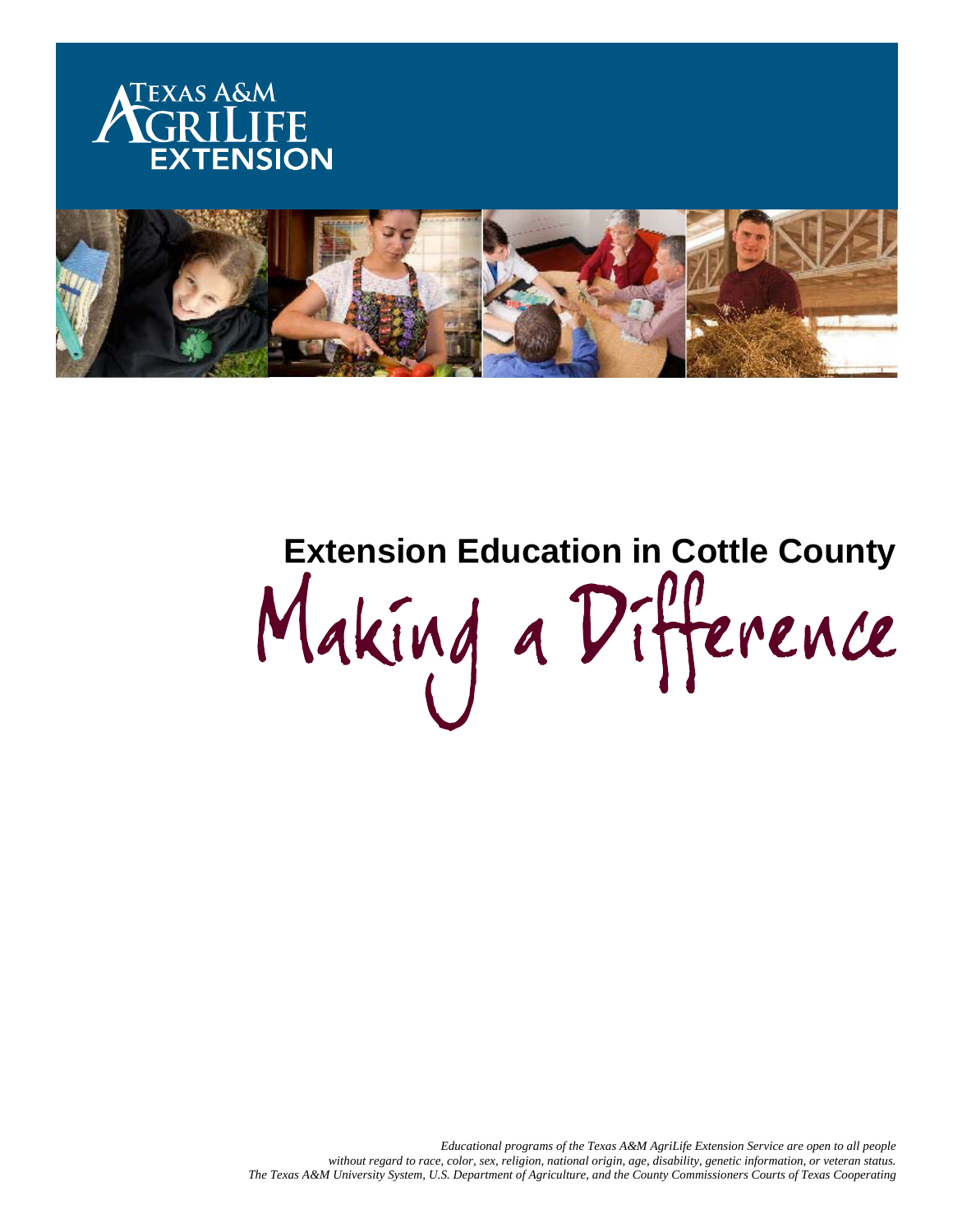The Texas A&M AgriLife Extension Service has long been dedicated to educating Texans. Extension education evolved nationwide under the 1914 federal Smith-Lever Act, which sought to extend university knowledge and agricultural research findings directly to the people. Ever since, Extension programs have addressed the emerging issues of the day, reaching diverse rural and urban populations.

In Texas, all 254 counties are served by a wellorganized network of professional Extension educators and some 100,000 trained volunteers. Extension expertise and educational outreach pertain to the food and fiber industry, natural resources, family and consumer sciences, nutrition and health, and community economic development.

### **EXTENDING KNOWLEDGE Providing Solutions**

Among those served are hundreds of thousands of young people who benefit annually from Extension's 4-H and youth development programs.

Texans turn to Extension education for solutions. Extension agents and specialists respond not only with answers, but also with resources and services that result in significant returns on the public's investment. Extension programs are customdesigned for each region of the state, with residents providing input and help with program delivery. Here are just a few highlights of Extension impacts on this county and its people.

## **Cottle County – Summary of 2015 Educational Contacts**

| <b>Founded</b><br><b>County Seat</b><br>Area (sq mi)<br><b>Population</b> | 1876<br><b>Paducah</b><br>901.59 sq. mi.<br>1505 |        |  |                              |        |
|---------------------------------------------------------------------------|--------------------------------------------------|--------|--|------------------------------|--------|
| <b>2015 Contact Summary (YTD)</b><br><b>Total Educational Events</b>      |                                                  | 2,023  |  | 4-H Clubs                    | 1      |
| <b>Total Group Participants</b>                                           |                                                  | 7,457  |  | <b>Office Contacts 2,141</b> |        |
|                                                                           | <b>Contact Hours/Educational Program</b>         | 30,038 |  | <b>Social Media</b>          | 56,940 |
| <b>4-H Members</b>                                                        |                                                  | 53     |  | Phone, e-mail                |        |
| <b>4-H Leaders</b>                                                        |                                                  | 17     |  | <b>Newsletter/Mail</b>       | 4,751  |
| <b>Total all Group/Individual Contacts:</b>                               |                                                  | 71,354 |  |                              |        |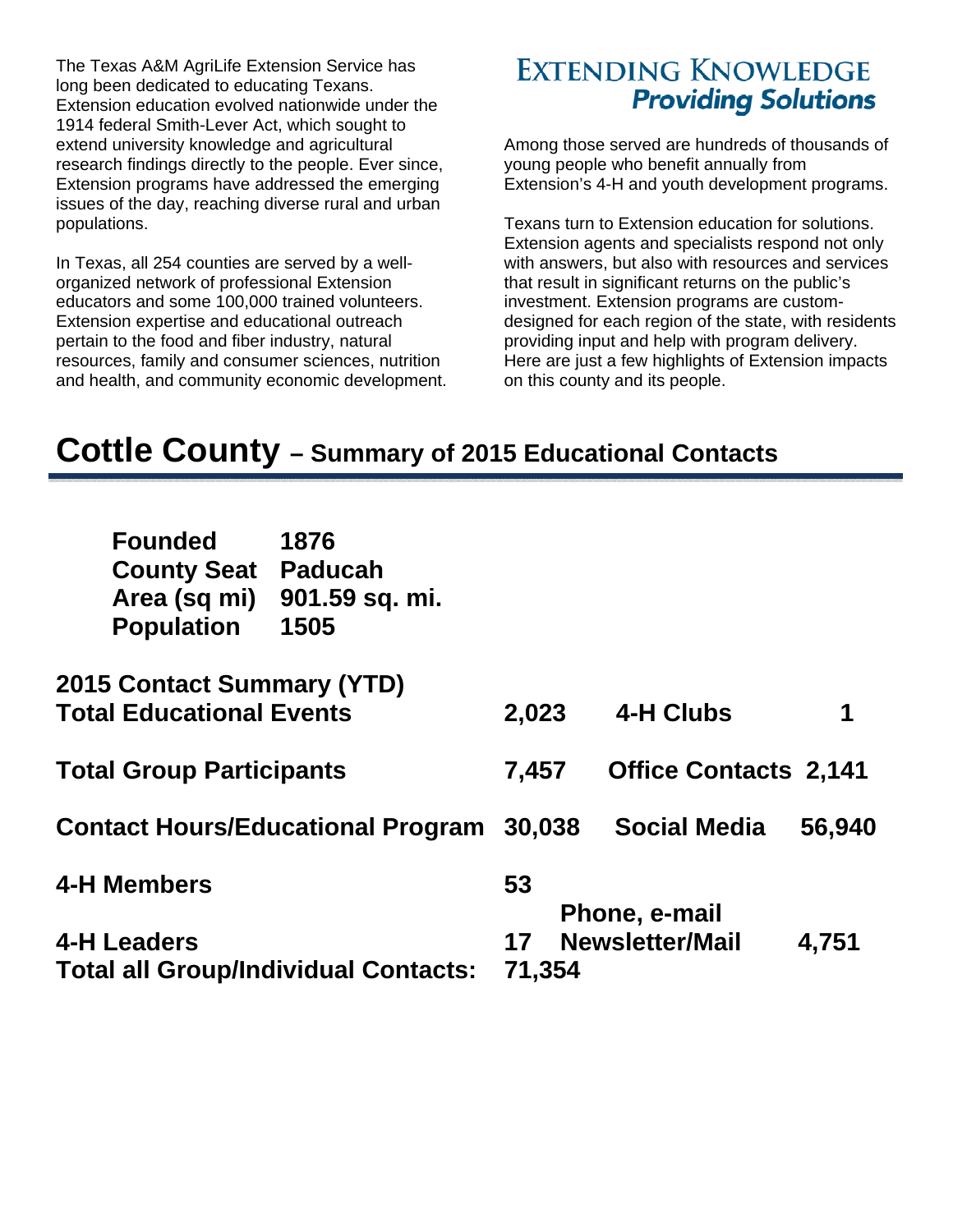

#### **Family and Consumer Sciences**

#### *A Matter of Balance‐* **Managing Concerns About Falls Program Summary for Cottle/King Counties**

#### **Relevance:**

Research indicates up to half of community-dwelling older adults experience fear of falling and that many respond to this concern by curtailing activity. A majority of falls occur during routine activities and are usually caused by a variety of issues. In fact, a large portion of falls are preventable. Being inactive may result in loss of muscle strength and balance. It can also compromise social interaction and increase the risk for isolation, depression, and anxiety. Fear of falling can actually contribute to falling. A Matter of *Balance* acknowledges the risk of falling but emphasizes practical coping strategies to reduce this concern. 

A *Matter* of *Balance* is an evidence-based fall risk reduction program that emphasizes practical strategies to reduce fear of falling and increase activity levels. Participants learn to view falls and fear of falling as controllable, set realistic goals to increase activity, change their environment to reduce fall risk factors and exercise to increase strength and balance.

Because *A Matter of Balance* is certified by the Administration on Aging and the National Council on the Aging, there is an abundance of data from national studies to indicate the program's effectiveness. Nationally, after completing *A Matter of Balance*: 

- 97% of participants are more comfortable talking about fear of falling
- 97% feel comfortable increasing activity
- 99% plan to continue exercising
- 98% would recommend A Matter of Balance

#### **Response:**

After meeting with the Family and Consumer Science Committees in both Cottle and King Counties, it was decided to hold *A Matter of Balance* classes in both Cottle and King Counties. The classes were held in August in Cottle County and November in King County.

**Results:** Participants were evaluated using a pre-test and post-test. 5 participants completed both pre and post tests.

As a result of participating in A Matter of Balance in **Cottle County**, participants increased confidence that they can manage falls risk better and actual falls if they occur and that they can take action to help reduce the risk of falling. In addition, participants indicated that their concerns about falling are interfering less with their social activity and they report that they have increased their exercise levels.

|                                       | Response $(N = 5)$                                                                  | <b>Percent</b> |               |
|---------------------------------------|-------------------------------------------------------------------------------------|----------------|---------------|
| <b>Statement</b>                      | Pre-Series                                                                          | Post-Series    | <b>Change</b> |
|                                       | Scale: Very Sure (4), Sure (3), Somewhat Sure (2), Not at All Sure (1)              |                |               |
| I can find a way to get up if I fall. | 3.00                                                                                | 3.50           | 17%           |
| I can find a way to reduce falls.     | 3.33                                                                                | 3.67           | 11%           |
| I can protect myself if I fall.       | 3.00                                                                                | 2.67           | (11%)         |
| I can increase my physical strength.  | 3.33                                                                                | 4.00           | 21%           |
| I can become more steady on my feet.  | 3.67                                                                                | 4.00           | 9%            |
|                                       | Scale: Extremely (5), Quite a Bit (4), Moderately (3), Slightly (2), Not at All (1) |                |               |
| During the last four weeks, to what   |                                                                                     |                |               |
| extent has your concern about falling | 1.75                                                                                | 1.50           | (15%)         |
| interfered with your normal social    |                                                                                     |                |               |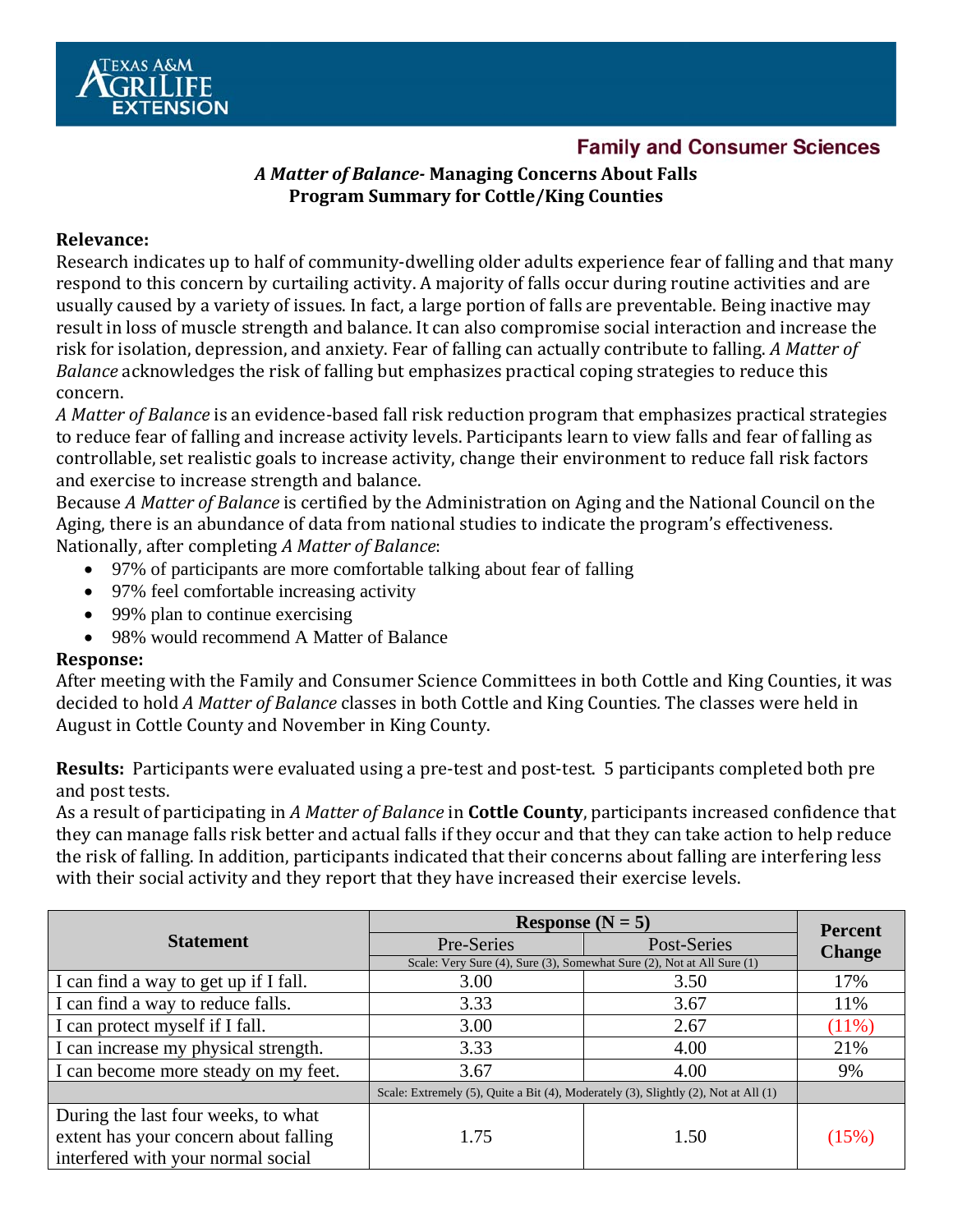

#### **Family and Consumer Sciences**

| activities with family, friends, neighbors     |                                                                                                                                                                                                                                               |      |     |
|------------------------------------------------|-----------------------------------------------------------------------------------------------------------------------------------------------------------------------------------------------------------------------------------------------|------|-----|
| or groups?                                     |                                                                                                                                                                                                                                               |      |     |
|                                                | Scale: Moderate, 3 or more times per week (6), Moderate, less than 3 times per<br>week $(5)$ , Infrequent for over a month $(4)$ , Trying to start $(3)$ , Do not but thinking<br>of starting $(2)$ , Do not and do not intend to start $(1)$ |      |     |
| How much are you walking or<br>exercising now? | 4.60                                                                                                                                                                                                                                          | 5.60 | 22% |

#### Regarding the overall series

|                                                                                                     |                    | <b>Response</b> |              |                         |  |
|-----------------------------------------------------------------------------------------------------|--------------------|-----------------|--------------|-------------------------|--|
| <b>Statement</b>                                                                                    | Strongl<br>y Agree | Agree           | Disagre<br>e | Strongl<br>Disagre<br>e |  |
| The leaders were well prepared.                                                                     | 80%                | 20%             | 0%           | 0%                      |  |
| The classes were well organized.                                                                    | 80%                | 20%             | 0%           | 0%                      |  |
| The participant workbook helped me better understand the classes.                                   | 80%                | 20%             | 0%           | 0%                      |  |
| As a result of this class, I feel more comfortable talking with others<br>about my fear of falling. | 80%                | 20%             | 0%           | 0%                      |  |
| As a result of this class, I have made changes to my environment.                                   | 25%                | 75%             | 0%           | $0\%$                   |  |
| As a result of this class, I feel more comfortable increasing my<br>activity.                       | 60%                | 40%             | 0%           | 0%                      |  |
| As a result of this class, I plan to continue exercising.                                           | 100%               | $0\%$           | $0\%$        | $0\%$                   |  |
| I would recommend this class to a friend or relative.                                               | 100%               | $0\%$           | 10%          | $0\%$                   |  |

What other changes have you made as a result of this class?

- My attitude toward exercise has improved as far as its importance.
- Exercise more faithfully.
- Exercised more.
- Keeping areas better lit and watching for pets when I walk.
- Checked throw rugs. Made them secure or removed them. Try to care only one arm load of groceries at a time so I can hold on to handrail.

#### Other comments or suggestions?

- Keep exercising.
- Every older person would benefit using this program.

**Acknowledgements:** Texas AgriLife Extension would like to acknowledge the Paducah Housing Authority and King County for use of facilities for Extension events.

**Future Programming:** Programming in this area will continue as needed.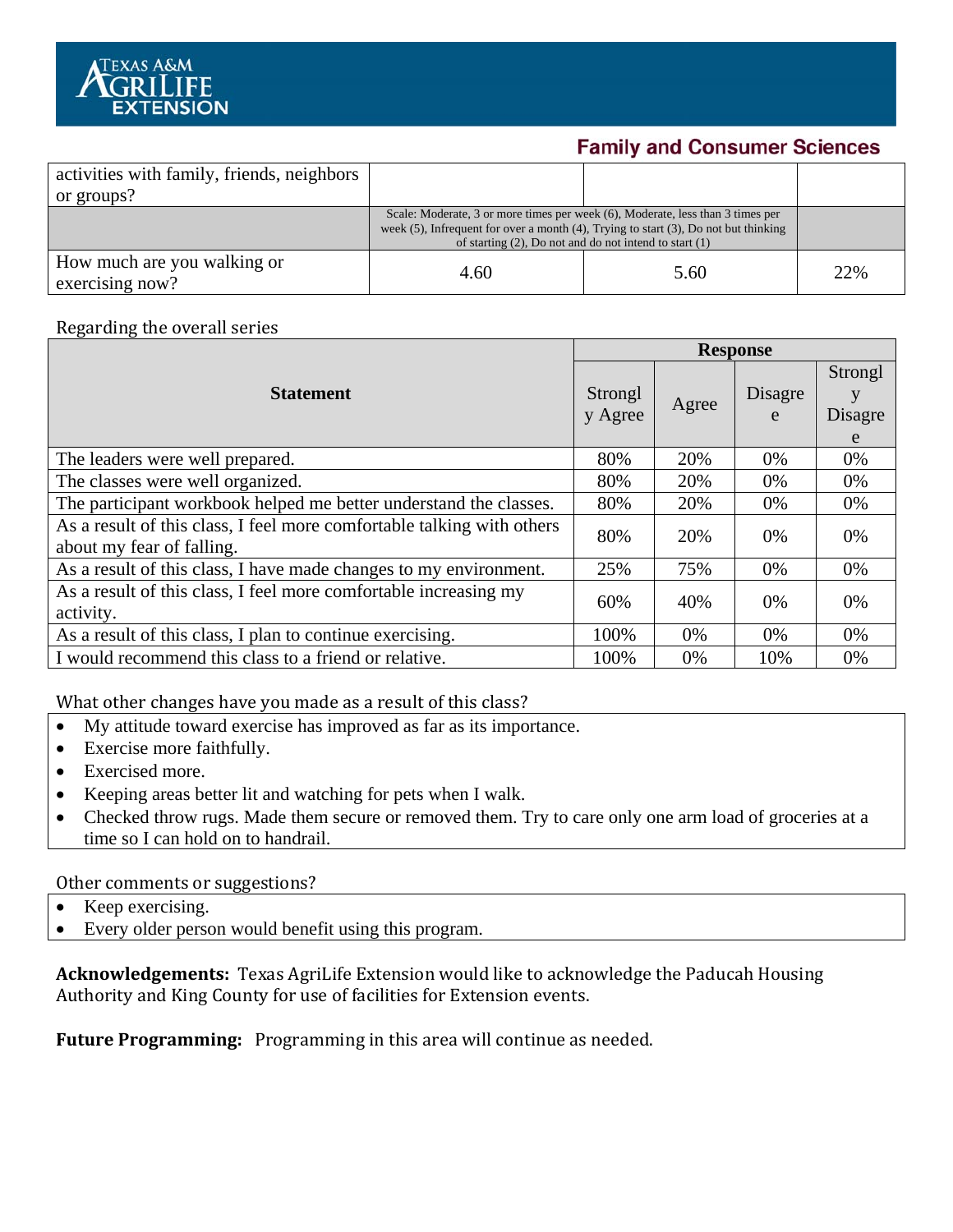

#### **Family and Consumer Sciences**

Significant Other Programs:

#### **2015 Cottle/King BLT**

6% of the Cottle County population and 1 % of the King County population are food stamp recipients and 891 of Cottle and King County residents are potentially eligible at 185% or lower of the Federal Poverty Income Level (Source: Statistical Data Chart for BLT Reference). Research suggests that limited resource individuals consume diets that are not in agreement with current dietary recommendations (i.e. Dietary Guidelines and Food Guide), potentially increasing their risk for developing chronic disease. Additionally, limited resource audiences are at a higher risk for food insecurity and hunger, which also impacts health educational programming offered to clientele (Senior Citizens, Headstart, students and parents, Paducah school students) includes monthly senior citizens programs, programs for Food Pantry recipients, programs for headstart students and parents, Organwise programming with Kindergarten, First, Second, Third and Fourth students and site visits.

#### **2014 Cottle/King Family and Consumer Science Programming**

Since Texas Cooperative Extension is almost the sole source of educational information relating to family and consumer sciences, the county Extension office offers educational programs to civic groups, employed persons, school, health clinic clientele, etc. Personal consultations and newspaper articles are other methods for reach the county populations with research-based information. Educational programming offered to clientele is School Health Advisory meetings, site visits and news articles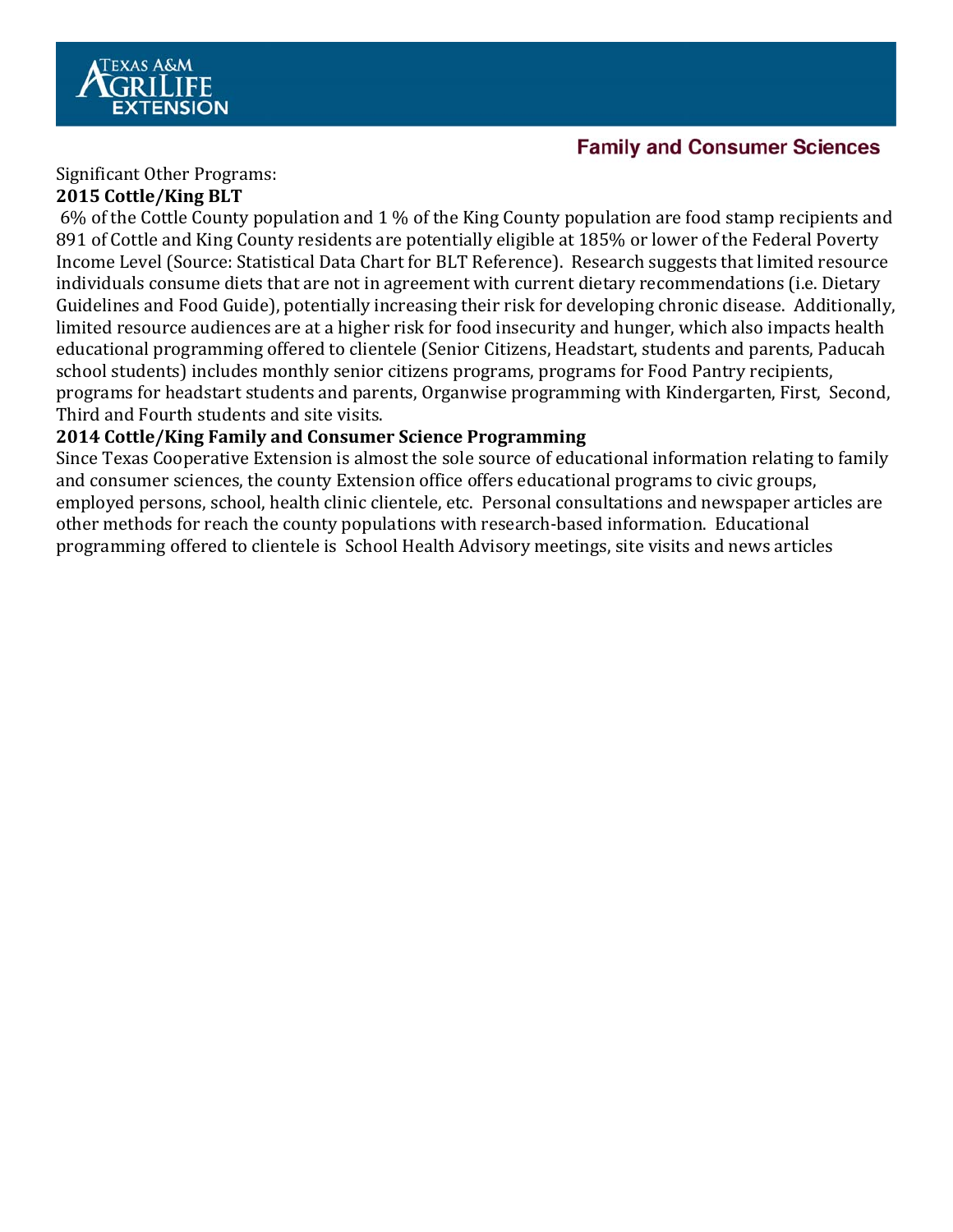

#### 4-H and Youth Development

Cottle County Higher Education Prep/Scholarships

#### **Relevance:**

Paducah ISD is in need of increasing their ACT scores and college/trade school preparedness in its students. This Higher Education Prep/Scholarship plan will provide knowledge to parents and student preparing to take that next step towards higher education. Representatives from colleges, trade schools, financial aid institutions, and ACT experts will be utilized to develop and present educational programs.

#### **Response**:

 Cottle County Extension staff worked collaboratively with Paducah ISD faculty and administrative staff to present a series of educational programs to students as well as parents addressing higher education prep and scholarships.

- $*$  Higher Education Task Force  $(1/7)$
- $*$  Financial Aid 101 (FASFA) (2-16)
- \* Scholarship Workshop (3‐2)
- \* Higher Education Newsletter (3‐9)
- $*$  Higher Education Task Force  $(4-1)$
- \* Higher Education Newsletter (7‐1)
- $*$  Higher Education Task Force  $(8-13)$
- \* Higher Education News Article ( 9‐2)
- \* College/ Career Day – Goree (9‐9)
- \* Ace the ACT  $(9-15)$
- $*$  Importance of ACT Workshop  $(9-21)$
- \* Higher Education News Letter (10‐1)
- $*$  Higher Education Task Force  $(10-7)$
- \* Student Financial Preparedness for College (10‐8)
- \* South Plains Electric Scholarship Meeting (10‐9)
- College day  $(10-15)$
- $*$  Resume Building  $(10-21)$
- **\*** Research Papers ( 11‐30)

**Results:** In order to determine program results of the Cottle County Higher Education Prep/ Scholarship program a retrospective post was given to Paducah ISD Juniors and Seniors. A total of 15 of 22 total youth returned the instrument. Results are below: 15 of 15 (100  $\%$ ) knew that the ACT is important to help obtain scholarships as well as get into college.

13 of 15 (87%) knew the importance of career choices and that choice relates to a college degree plan.

14 of 15 (94%) knew the importance preparing a good resume.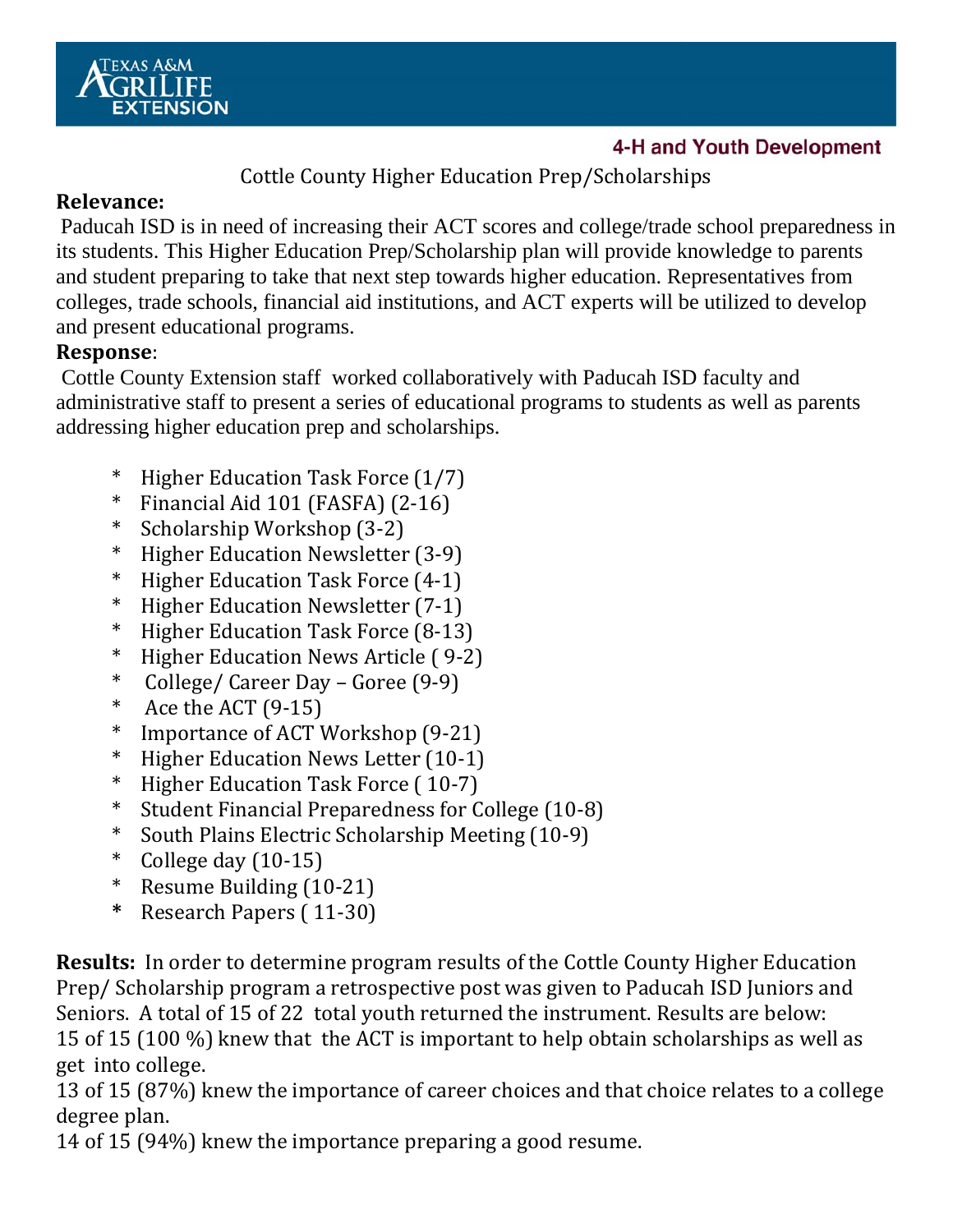

#### 4-H and Youth Development

15 of 15 (100%) recognized the importance of applying to colleges early. 15 of 15 (100%) recognized the importance of preparing scholarship applications early. 13 of 15 (87%) knew the importance of the FASFA.

#### **Acknowledgements:**

The Cottle County Texas AgriLife Extension Agents would like to thank Paducah ISD Faculty for their assistance with this program.

The Cottle County Extension Office will continue its programming efforts in Cottle County and this information will be used as an interpretation piece to stakeholders.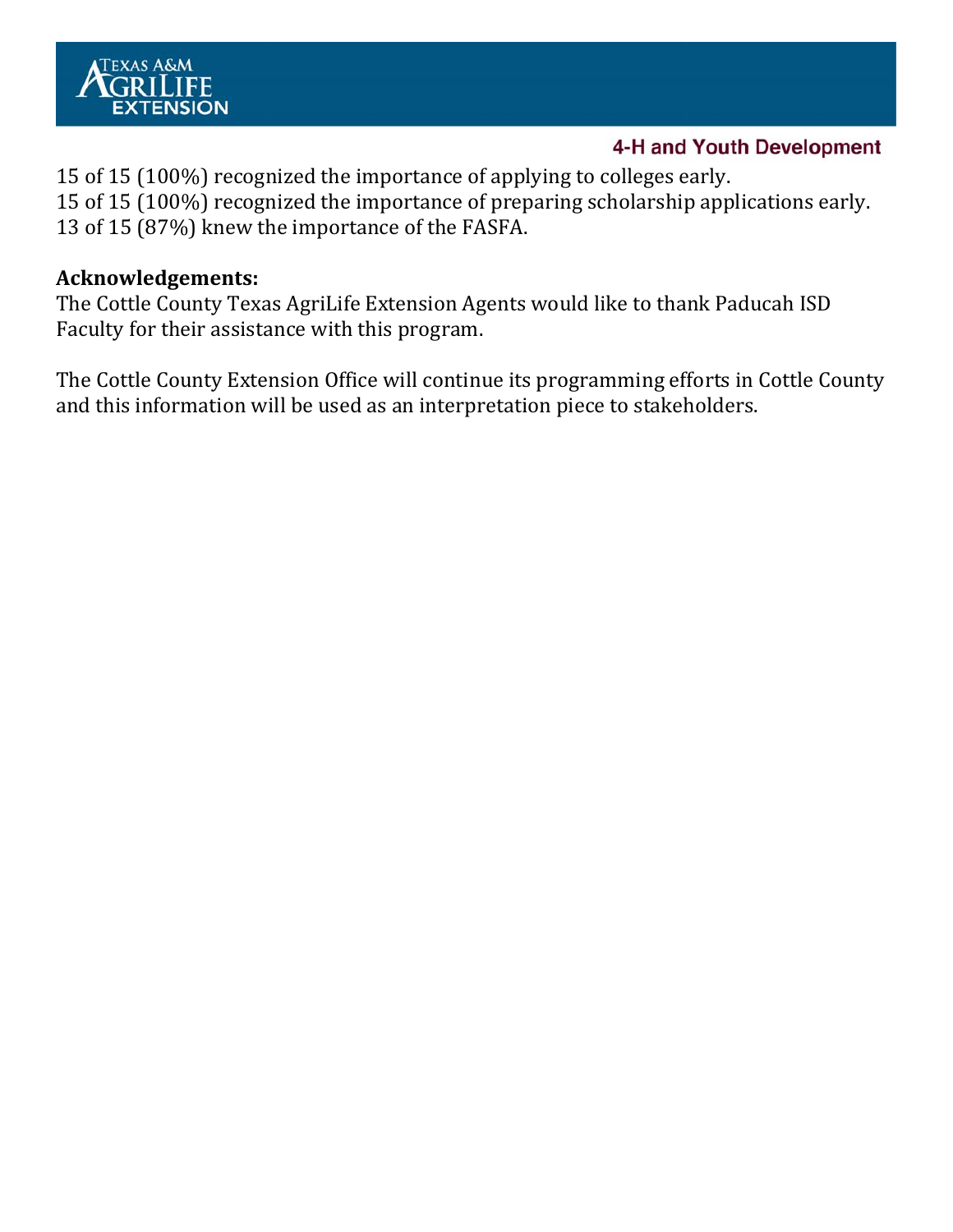

#### **Community Economic Development**

Provide leadership to local planning groups such as the Leadership Advisory Board and others to help facilitate educational programs and secure resources to address community and economic development needs. Teach individuals and businesses the knowledge and skills needed for building sustainable communities.

Develop new community leaders that can effectively lead organizations and communities.

Current Community Development Activities:

- 1. Developing Community Activity Center
- 2. Revitalize Downtown
- 3. Update Headstart Facility and add Day Care Facilities
- 4. Improvements at Stock Show Facility
- 5. Working with both Economic Development Committees